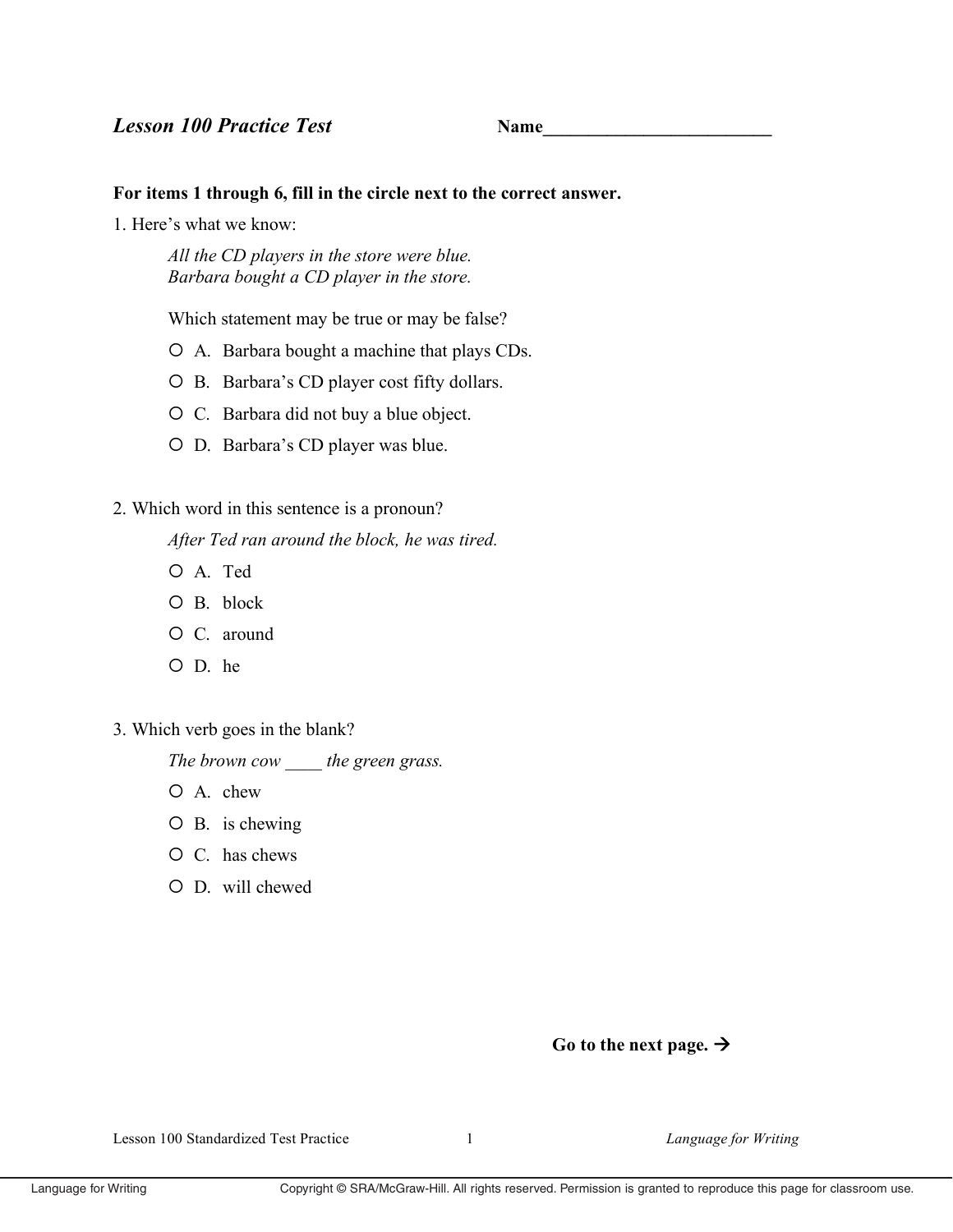4. What is the simple subject of this sentence?

The old black cat slept on the chair after dinner each night.

- $O$  A. dinner
- $O$  B. chair
- $O$  C. night
- O D. cat

5 Here's what we know.

Kiri is wearing one of her hats. All Kiri's hats are green.

Which statement must be true?

- O A. Kiri is wearing a green coat.
- O B. Kiri is not wearing a green hat.
- O C. Kiri is wearing a blue hat.
- O D. Kiri is wearing a green hat.

6. Which word in this sentence is an adjective?

Maples and oaks have red leaves in October.

- O A. maples
- O B. and
- O C. red
- O D. October

## For items 7 and 8, write your answers on the lines.

7. Write this sentence the correct way.

will you please close the door john asked

Lesson 100 Standardized Test Practice

Language for Writing